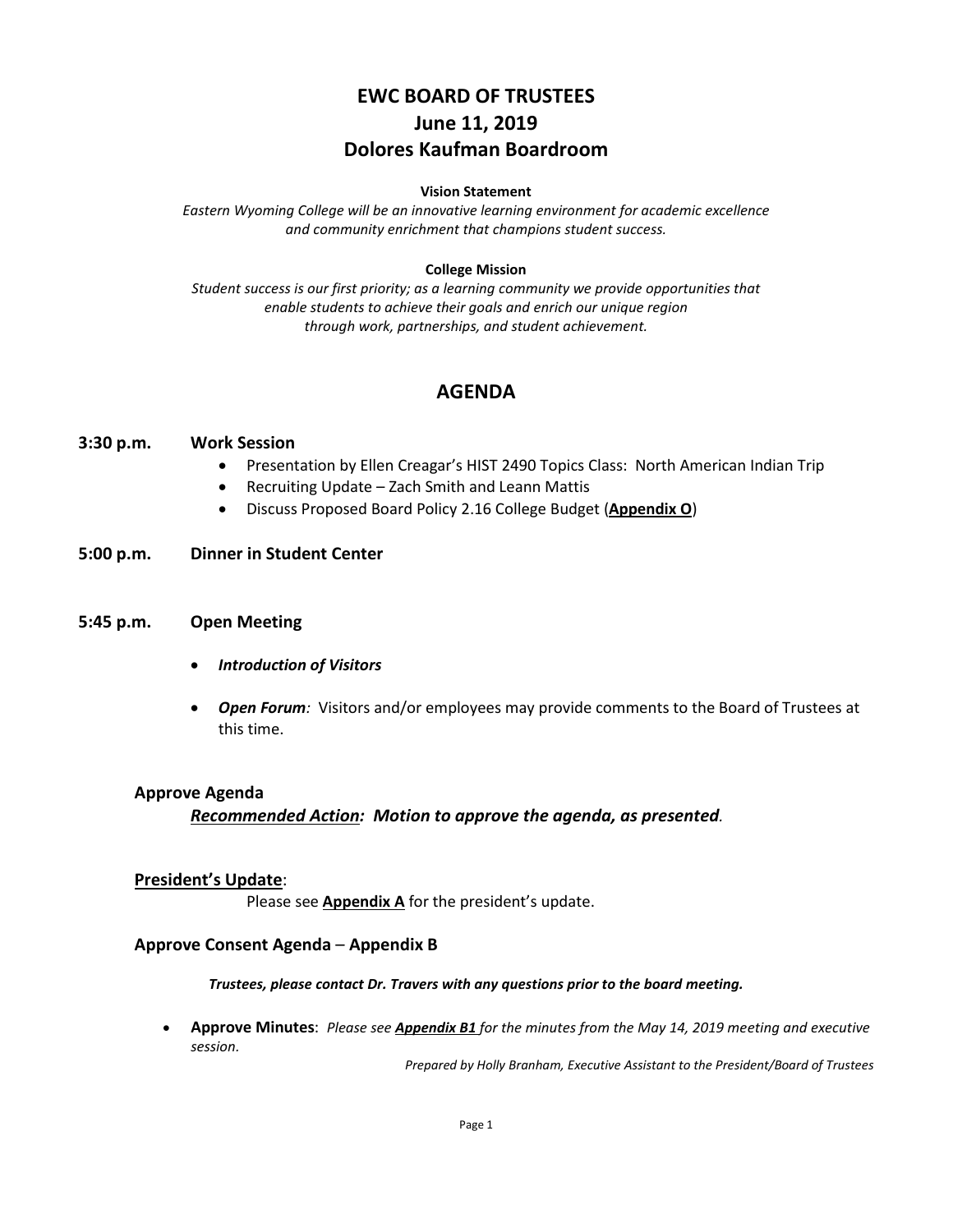- **Approve Facility Usage Contract with Goshen County Fair Association**: *Please see Appendix B4 for details concerning the 2019-2020 Facility Usage contract. The proposed contract amount for use of the facility for practices and the College Rodeo is \$29,500, an increase of \$9,500.*
	- *Prepared by Holly Branham, Executive Assistant to the President/Board of Trustees*
- **Approve Adoption Amendment for the TIAA-CREF Qualified 401(a) Volume Submitter Plan and Trust for Public Employers Money Purchase Pension Plan**: *This Adoption Agreement is to be completed for money purchase pension plans with an Employer Contribution that is either a non-elective contribution, Code Section 414(h)(2) pick up contribution, or matching contribution and for plans with aftertax employee contributions which are in addition to an Employer Contribution. Please see Appendix B5 for further details.*

*Prepared by Mr. Kwin Wilkes, Vice President for Administrative Services*

### *Recommended Action: Motion to approve the consent agenda, as presented.*

# **Action Items**

### **Approve Financial Report**

Please see **Appendix C** for the written financial report. *Prepared by Mr. Kwin Wilkes, Vice President for Administrative Services*

### *Recommended Action: Motion to approve the financial report, as presented.*

#### **Approve Honored Retiree Status for Chuck Kenyon and Holly Branham**

Pursuant to Board Policy 3.4 Emeritus and Honored Retiree Status and the associated Administrative Rule, I am recommending the Board of Trustees grant Honored Retiree Status to Mr. Kenyon and Ms. Branham. Eligibility for Honored Retiree Status requires the employee have at least 15 years of uninterrupted service and occupies a benefitted position.

*Prepared by Dr. Lesley Travers, College President*

# *Recommended Action: Motion to approve granting Honored Retiree Status to Chuck Kenyon and Holly Branham, as presented.*

#### **Approve Appointment of Douglas Biology Instructor**

A recommendation will be hand-carried to the meeting. *Prepared by Holly Branham, Executive Assistant to President/Board of Trustees*

# *Recommended Action: Motion to approve the appointment of a Douglas Biology Instructor, as presented*.

### **Approve Appointment of Torrington Biology Instructor**

A recommendation will be hand-carried to the meeting. *Prepared by Holly Branham, Executive Assistant to President/Board of Trustees*

# *Recommended Action: Motion to approve the appointment of a Torrington Biology Instructor, as presented.*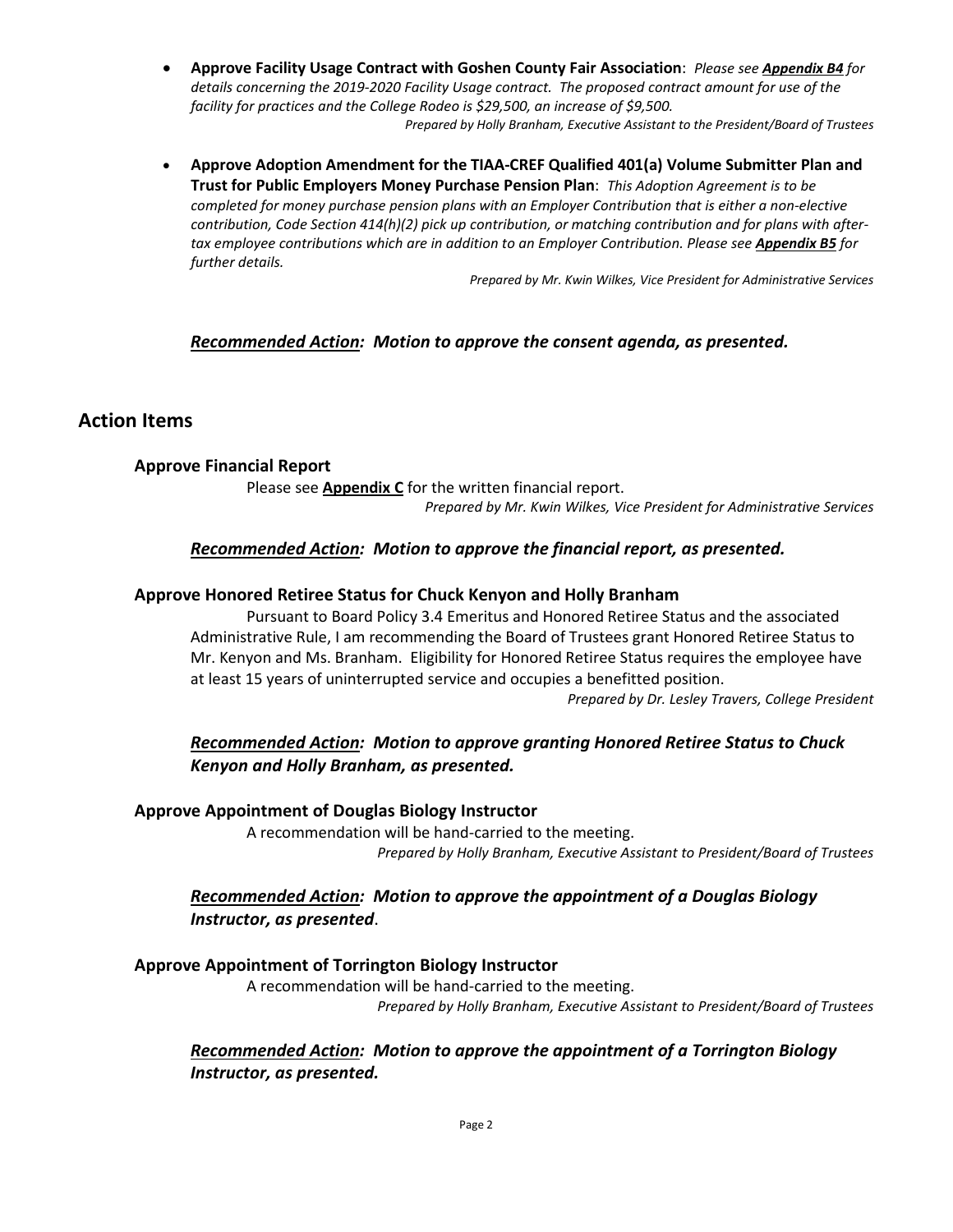# **Approve Request from Foundation Board of Directors on Naming Rights**

At their meeting of May 29, 2019, the Foundation Board of Directors approved requesting the Board of Trustees grant commemoration of a living trust agreement by naming CTEC Room 218 and CTEC Room 208 in the donor's name.

*Prepared by Holly Branham, Executive Assistant to President/Board of Trustees*

# *Recommended Action: Motion to approve the request to grant commemoration of a living trust agreement by naming CTEC Room 218 and CTEC Room 208 in the donor's name, as recommended.*

### **Approve Resignation of Trustee Wilkes**

The Trustees are requested to approve the resignation of Darrell Wilkes and begin the process of replacing his position on the Board. The Trustees have 30 days to fill the vacant At-Large position. With past resignations, the Trustees requested expressions of interest from individuals to fulfill the vacant trustee term until the next general election; November 2020. The College will begin the process immediately following acceptance of the resignation. July 11 is the 30 day mark and the next board meeting is July 9. We recommend the Trustees interview interested individuals at a work session prior to the July board meeting.

# *Recommended Action: Motion to approve the resignation of Trustee Darrell Wilkes and begin the replacement process.*

# **Information Items**

### **Academic Services Update:**

Please see **Appendix D** for the Academic Services update.

*Dr. Heidi Edmunds, Vice President for Academic Services*

o **Part 1 Instructional Program Review**: Please see **Appendix E** for the Social Sciences Cluster program review. The Social Sciences Cluster includes the Social Sciences with emphases in History, Political Science, Psychology, Social Work or Sociology. *Prepared by Ellen Creager, J.D., Jennifer Hart, M.S., Debbie Ochsner, M.S.W.*

# **College Relations Update**:

Please see **Appendix F** for the College Relations update.

*Prepared by Ms. Tami Afdahl, Director of College Relations*

# **Construction Projects and Major Maintenance Update**:

Please see **Appendix G** for current construction projects and major maintenance projects. *Prepared by Mr. Kwin Wilkes, Vice President for Administrative Services and Mr. Keith Jarvis, Director of Physical Plant*

# **Douglas Campus Update**:

Please see **Appendix H** for the Douglas Campus update. *Prepared by Dr. Margaret Farley, Associate Vice President for Academic Services*

### **Human Resources Update**:

Please see **Appendix I** for the HR update.

*Prepared by Human Resources*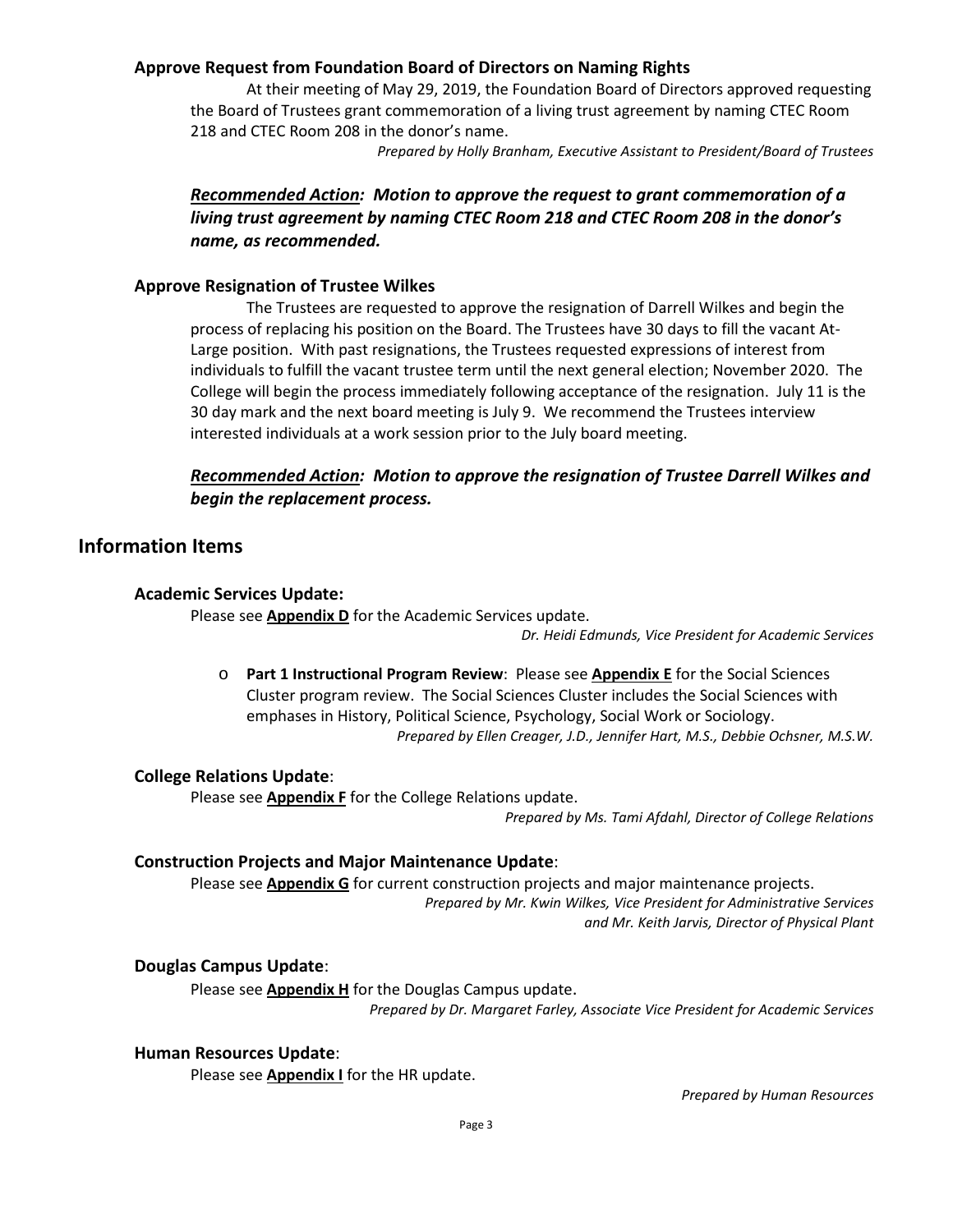# **Institutional Development Update**:

Please see **Appendix J** for the Development update.

*Prepared by Mr. John Hansen, Director of Institutional Development*

### **Staff Alliance Update**:

Please see **Appendix K** for the Staff Alliance update.

*Prepared by Ms. Sue Schmidt, Staff Alliance President*

### **Student Services Update**:

Please see **Appendix L** for the Student Services update. *Prepared by Mr. Roger Humphrey, Vice President for Student Services*

### **Revised or New Administrative Rules**: See **Appendix M**

- Revised Administrative Rule 3.3.1 Continuing Contract/Tenure
- New Administrative Rule 3.3.2 Faculty Rank/Position Titles
- Revised Administrative Rule 3.9.1 Compensation
- Revised Administrative Rule 3.10.1 Anti-Nepotism
- Revised Administrative Rule 3.11.1 Safety

### **Trustee Topics**

- **Discussion of EWC Election District**: Please see **Appendix N** for information to assist with the discussion.
- **Update on Strategic Planning Process**  Dr. Travers

# **Executive Session – Personnel**

*Recommended Action: Motion to approve adjourning to executive session to discuss personnel.*

# **Adjournment**